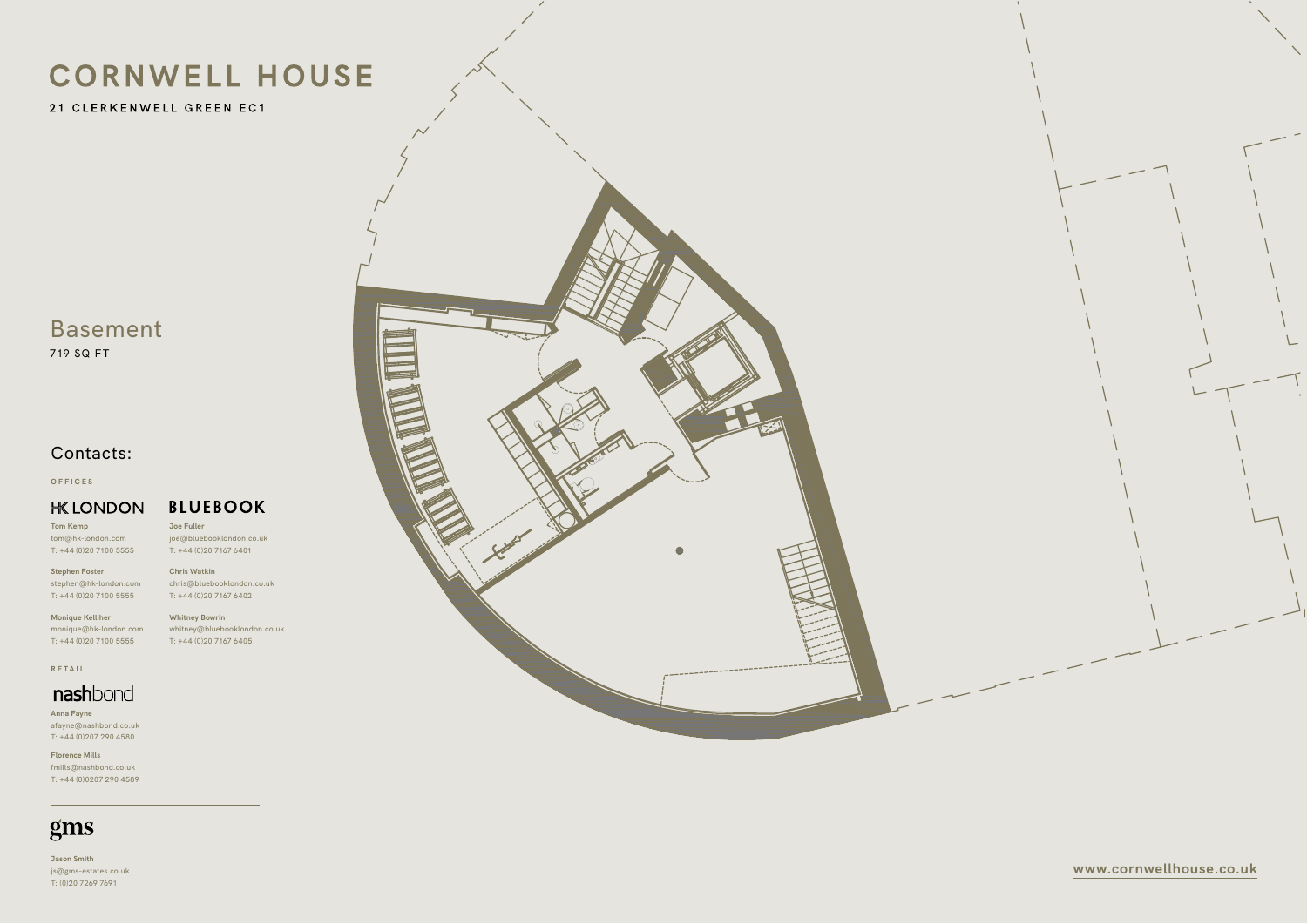21 CLERKENWELL GREEN EC1

### Ground floor

1,053 SQ FT

**www.cornwellhouse.co.uk**

**Tom Kemp** tom@hk-london.com  $T: +44(0)2071005555$ 

**Jason Smith** js@gms-estates.co.uk T: (0)20 7269 7691

**Stephen Foster** stephen@hk-london.com T: +44 (0)20 7100 5555

**Monique Kelliher** monique@hk-london.com T: +44 (0)20 7100 5555

**OFFICES**

#### **HK LONDON**



 $\circ$ 

 $\circ$ 

**Whitney Bowrin** whitney@bluebooklondon.co.uk T: +44 (0)20 7167 6405



**Anna Fayne** afayne@nashbond.co.uk T: +44 (0)207 290 4580

**Florence Mills** fmills@nashbond.co.uk T: +44 (0)0207 290 4589

### gms

**RETAIL**

### nashbond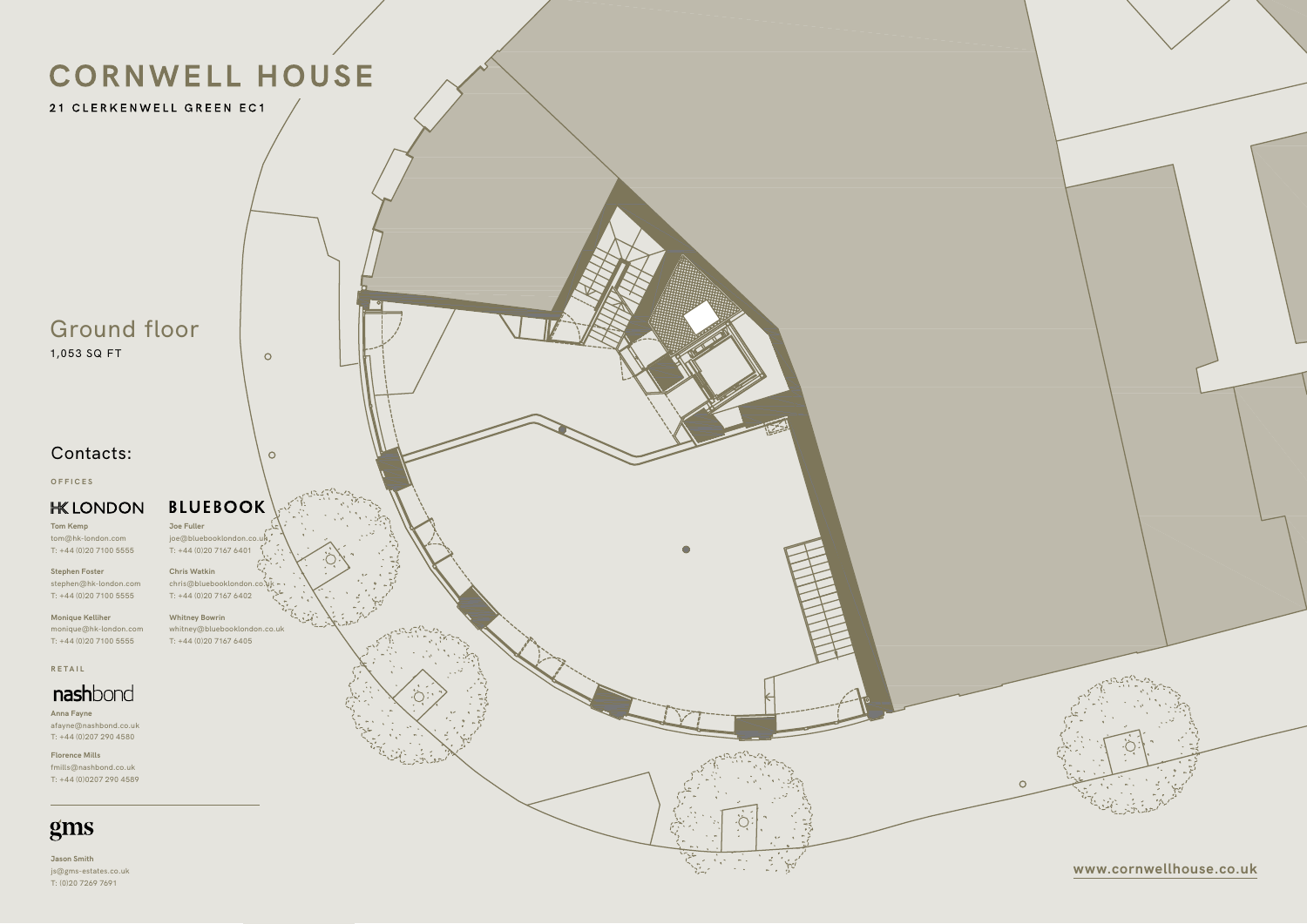21 CLERKENWELL GREEN EC1

**www.cornwellhouse.co.uk**

# First floor

1,291 SQ FT

**Jason Smith** js@gms-estates.co.uk T: (0)20 7269 7691

**Tom Kemp** tom@hk-london.com T: +44 (0)20 7100 5555

**Stephen Foster** stephen@hk-london.com T: +44 (0)20 7100 5555

**Monique Kelliher** monique@hk-london.com T: +44 (0)20 7100 5555

**OFFICES**

#### **HK LONDON**

**Joe Fuller**

joe@bluebooklondon.co.uk

**BLUEBOOK** 

T: +44 (0)20 7167 6401 **Chris Watkin** chris@bluebooklondon.co.uk T: +44 (0)20 7167 6402

**Whitney Bowrin** whitney@bluebooklondon.co.uk T: +44 (0)20 7167 6405



**Anna Fayne** afayne@nashbond.co.uk T: +44 (0)207 290 4580

**Florence Mills** fmills@nashbond.co.uk T: +44 (0)0207 290 4589

### gms

**RETAIL**

### nashbond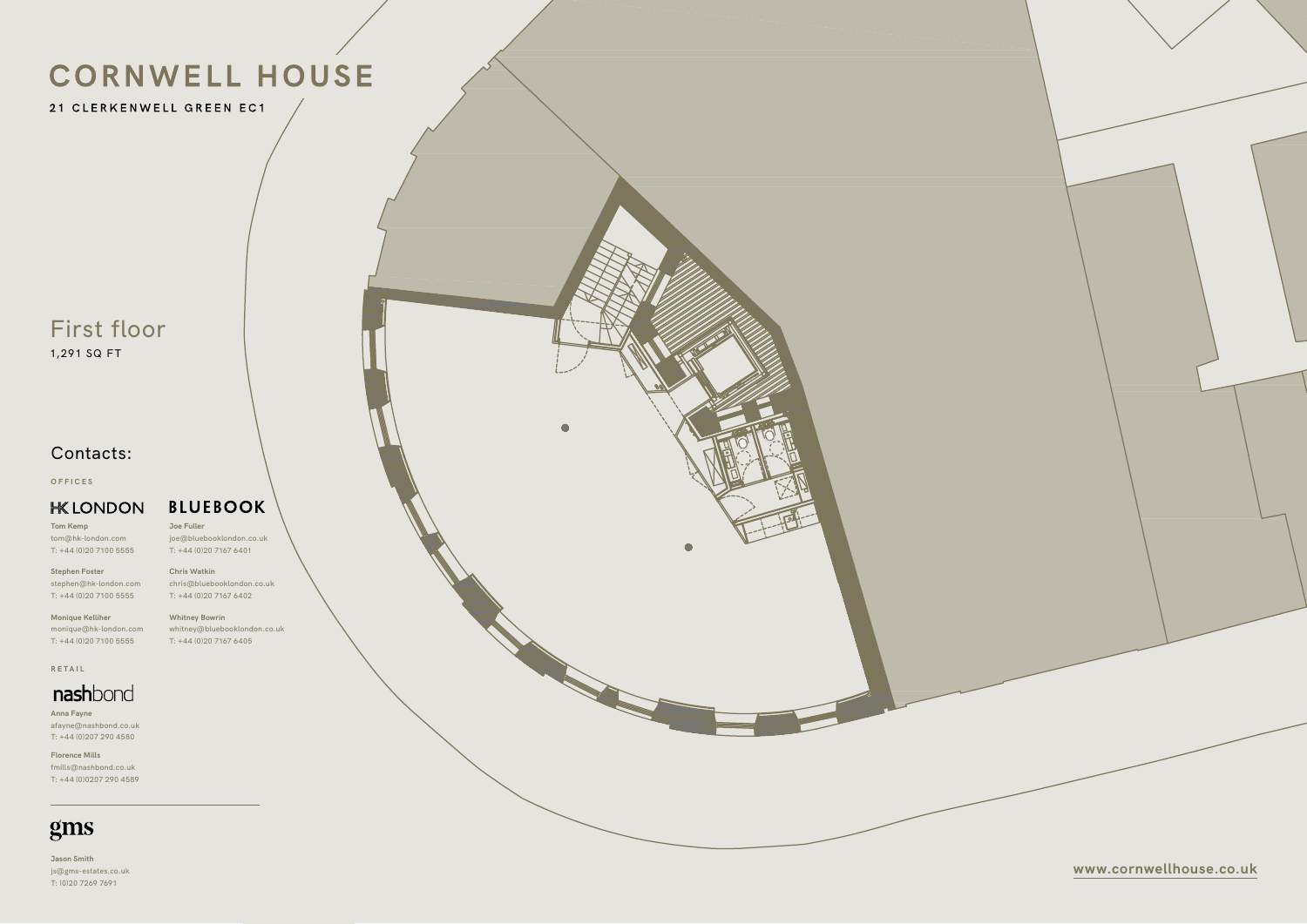21 CLERKENWELL GREEN EC1

**www.cornwellhouse.co.uk**

### Second floor 1,319 SQ FT

**Tom Kemp** tom@hk-london.com  $T: +44(0)2071005555$ 

**Jason Smith** js@gms-estates.co.uk T: (0)20 7269 7691

**Stephen Foster** stephen@hk-london.com T: +44 (0)20 7100 5555

**Monique Kelliher** monique@hk-london.com T: +44 (0)20 7100 5555

**OFFICES**

#### **HK LONDON**

**Joe Fuller**

joe@bluebooklondon.co.uk T: +44 (0)20 7167 6401

**BLUEBOOK** 

**Chris Watkin** chris@bluebooklondon.co.uk T: +44 (0)20 7167 6402

**Whitney Bowrin** whitney@bluebooklondon.co.uk T: +44 (0)20 7167 6405



**Anna Fayne** afayne@nashbond.co.uk T: +44 (0)207 290 4580

**Florence Mills** fmills@nashbond.co.uk T: +44 (0)0207 290 4589

### gms

**RETAIL**

### nashbond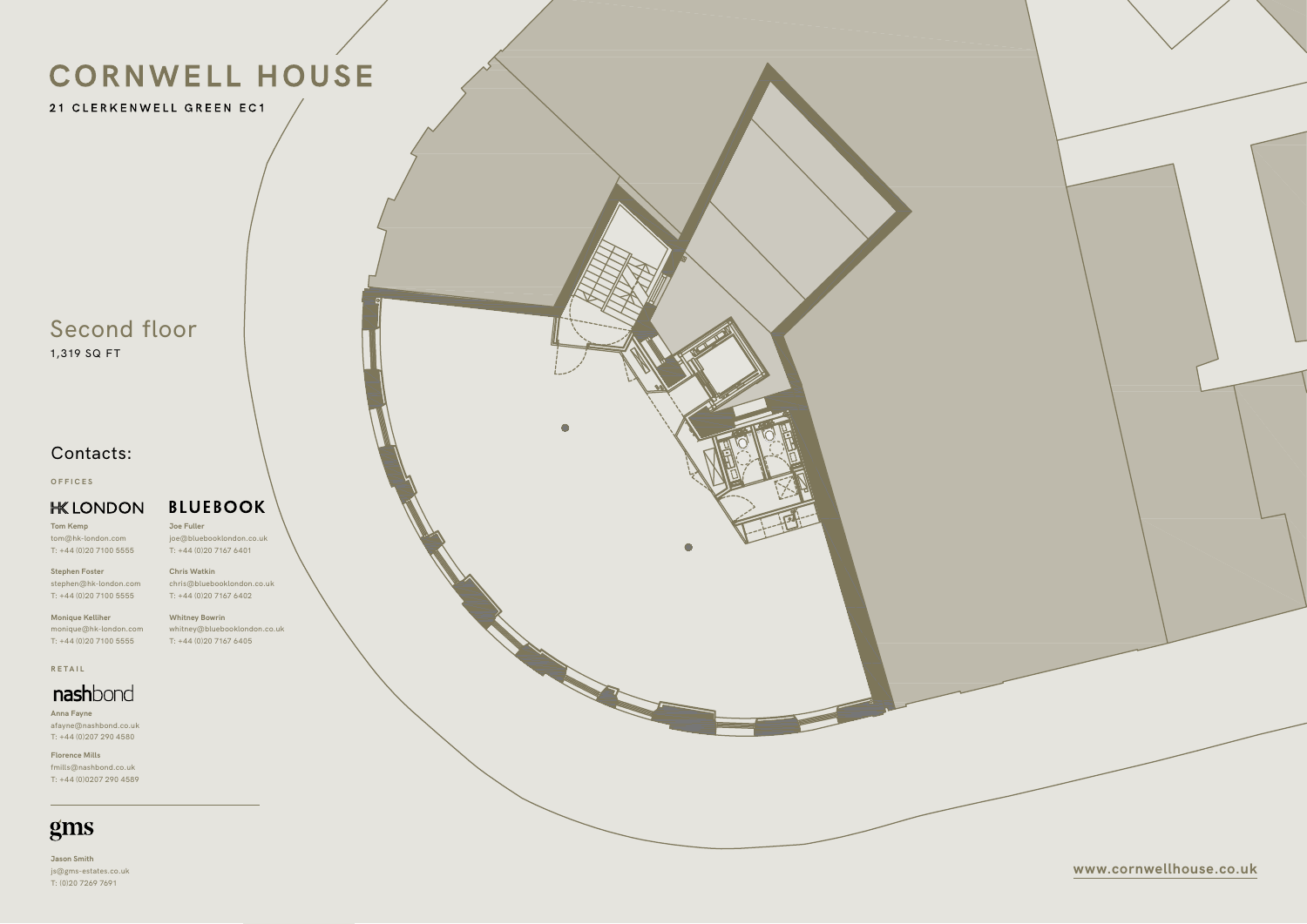21 CLERKENWELL GREEN EC1

**www.cornwellhouse.co.uk**

# Third floor

1,326 SQ FT

**Tom Kemp** tom@hk-london.com  $T: +44(0)2071005555$ 

**Jason Smith** js@gms-estates.co.uk T: (0)20 7269 7691

**Stephen Foster** stephen@hk-london.com T: +44 (0)20 7100 5555

**Monique Kelliher** monique@hk-london.com T: +44 (0)20 7100 5555

**OFFICES**

#### **HK LONDON**

**Joe Fuller**

joe@bluebooklondon.co.uk

**BLUEBOOK** 

T: +44 (0)20 7167 6401 **Chris Watkin** chris@bluebooklondon.co.uk T: +44 (0)20 7167 6402

**Whitney Bowrin** whitney@bluebooklondon.co.uk T: +44 (0)20 7167 6405



**Anna Fayne** afayne@nashbond.co.uk T: +44 (0)207 290 4580

**Florence Mills** fmills@nashbond.co.uk T: +44 (0)0207 290 4589

### gms

**RETAIL**

### nashbond